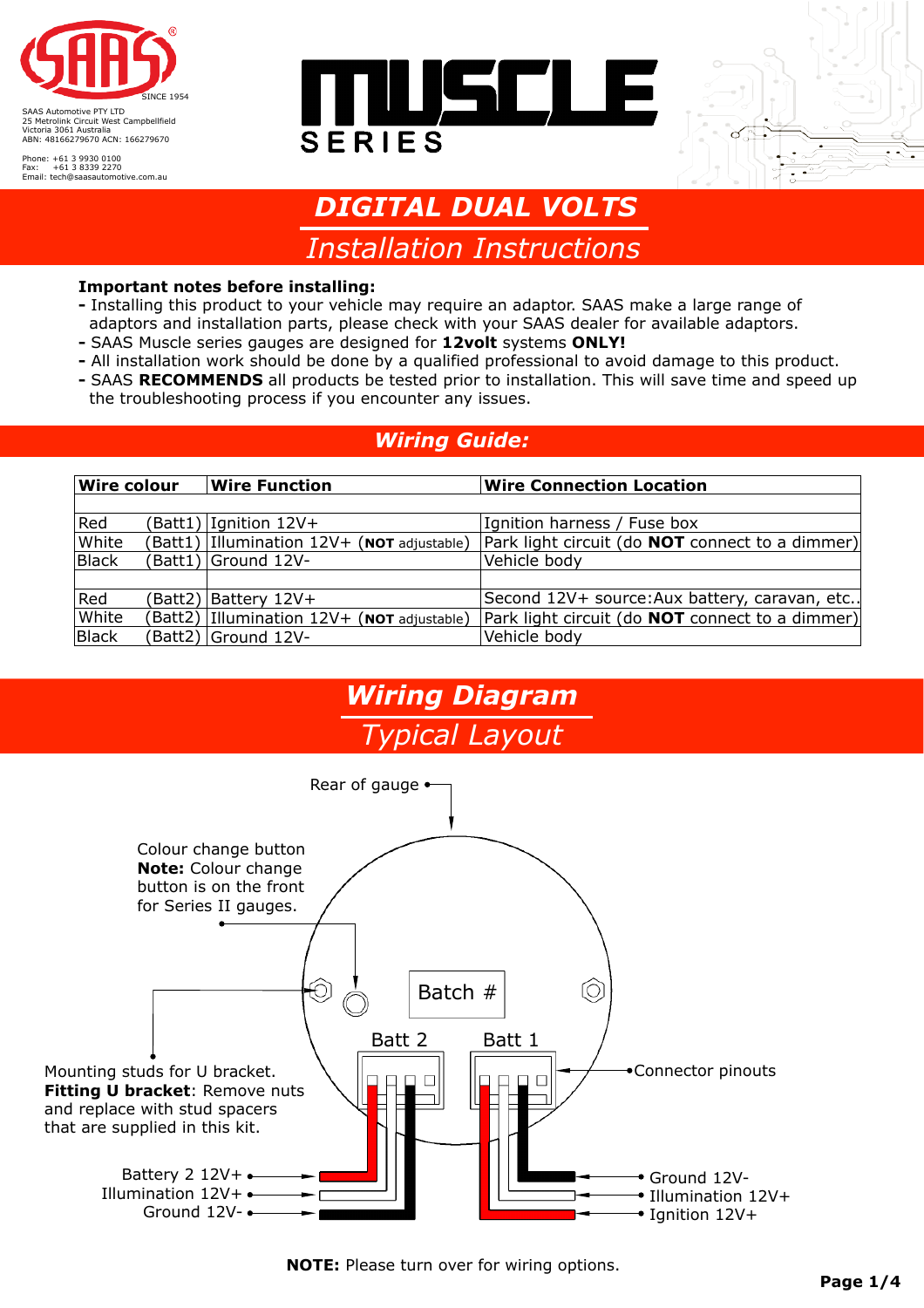#### **Please select a wiring diagram that best suits your application:**

#### **Diagram 1:** Switched OEM mode. **(recommended)**

**-** Use diagram 1 if you want the gauge to switch on and off with the ignition key. Please note that a 4 or 5 pin automotive relay will need to be wired in to prevent any constant power feeding back into the gauge. Relay not supplied.

**Diagram 2:** Low current mode. (always on)

**-** Use diagram 2 if you require the gauge to stay on constantly. In this mode the gauge will only draw around 200 milliamps of current and will not use the gauge back lighting.

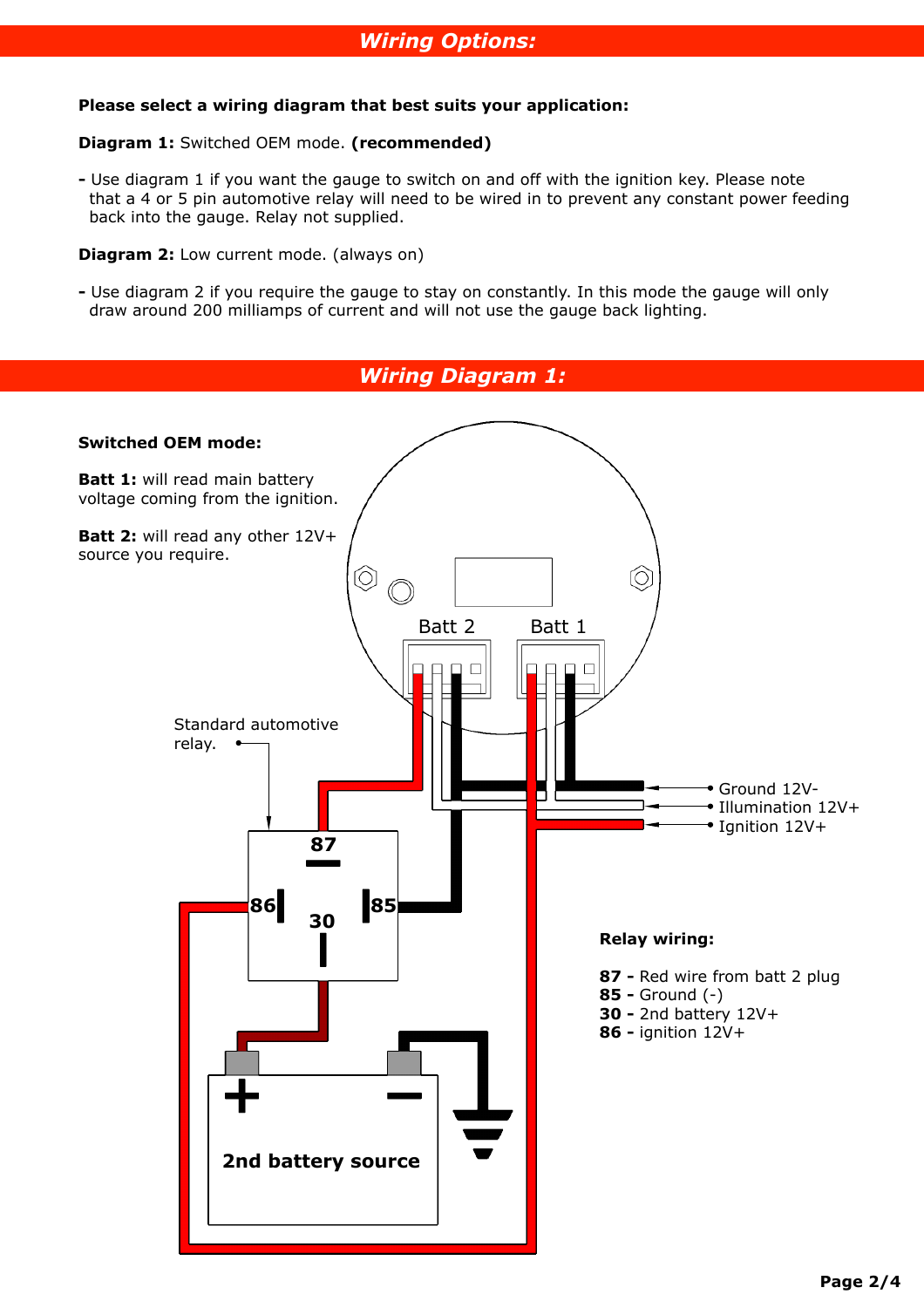## *Wiring Diagram 2:*



**Note:** Using this diagram will make the gauge stay **ON** constantly!

## *Troubleshooting:*

**Please note:** If you are having problems with the installation of this product, please do not contact your retailer or SAAS until you have read **ALL** the troubleshooting notes below.

| Problem               | <b>Possible Cause</b>                                      | <b>Solution</b>                          |  |
|-----------------------|------------------------------------------------------------|------------------------------------------|--|
|                       |                                                            |                                          |  |
| -gauge not reading    | -bad connection                                            | -test for power at the back of the gauge |  |
|                       | -incorrect wiring                                          | -refer to fitting instructions           |  |
| -gauge won't turn off | -follow wiring diagram 1<br>-incorrect wiring diagram used |                                          |  |
|                       | -incorrect wiring to relay                                 | -refer to relay wiring diagram           |  |
|                       | -no relay used                                             | -a relay must be used if 2nd battery     |  |
|                       |                                                            | source is constant                       |  |
| -no back lighting     | -incorrect wiring                                          | -follow wiring diagram 1                 |  |
|                       | -connected to a dimmer                                     | -refer to fitting instructions           |  |
|                       | -wiring diagram 2 used                                     | -no fault                                |  |
|                       | -gauge shows 0.0volts - battery voltage is below 8 volts   | -check vehicle battery                   |  |
| on display            |                                                            |                                          |  |

*For further assistance email: tech@saasautomotive.com.au*